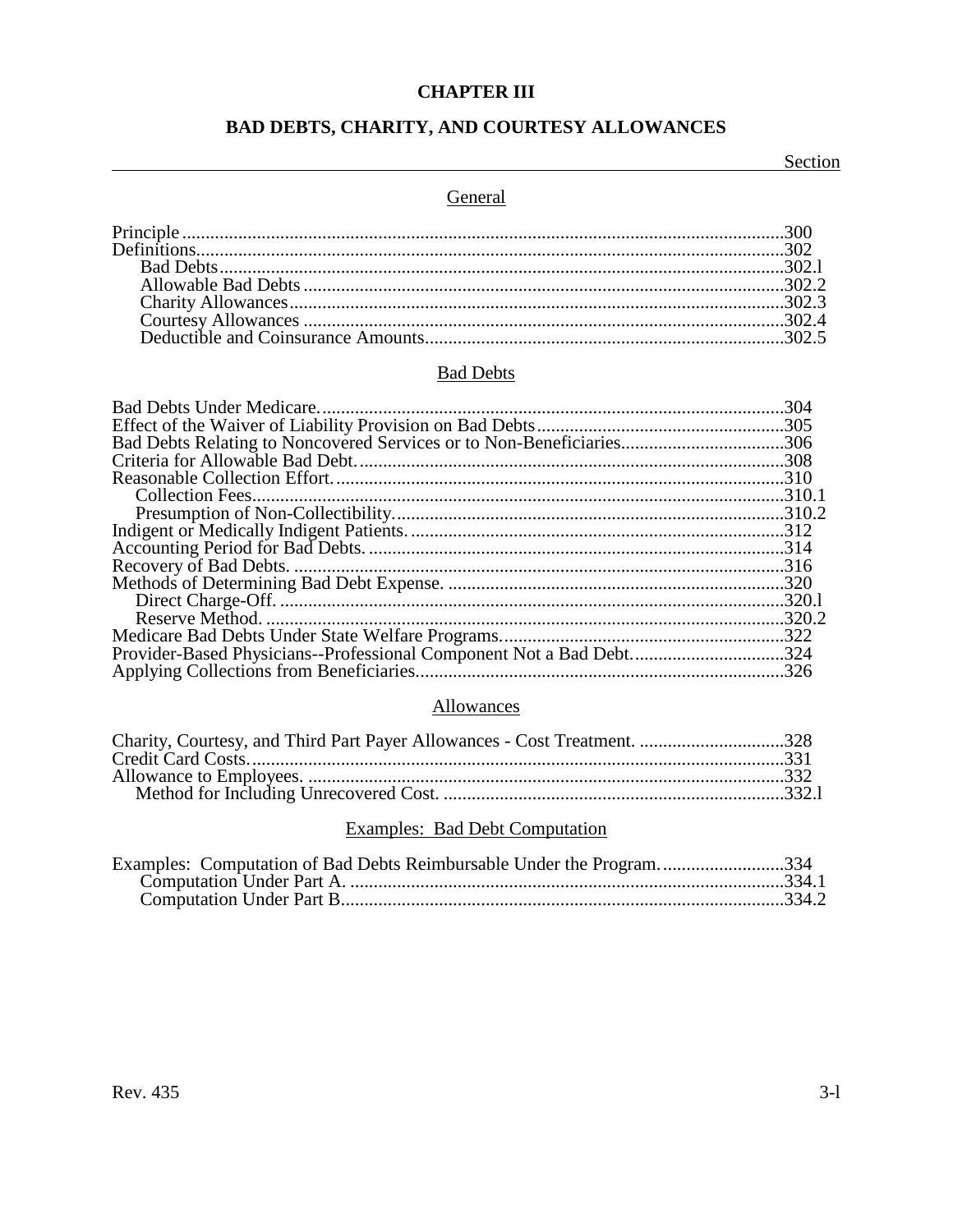## 9-74 BAD DEBTS, CHARITY, AND COURTESY ALLOWANCES 300

## 300. PRINCIPLE

Bad debts, charity, and courtesy allowances are deductions from revenue and are not to be included in allowable costs; however, bad debts attributable to the deductibles and coinsurance amounts are reimbursable under the Program.

## 302. DEFINITIONS

302.1 Bad Debts.--Bad debts are amounts considered to be uncollectible from accounts and notes receivable which are created or acquired in providing services. "Accounts receivable" and "notes receivable" are designations for claims arising from rendering services and are collectible in money in the relatively near future.

302.2 Allowable Bad Debts.--Allowable bad debts are bad debts of the provider resulting from uncollectible deductibles and coinsurance amounts and meeting the criteria set forth in Section 308. Allowable bad debts must relate to specific deductibles and coinsurance amounts.

302.3 Charity Allowances.--Charity allowances are reductions in charges made by the provider of services because of the indigence or medical indigence of the patient.

302.4 Courtesy Allowances.--Courtesy Allowances are reductions in charges by the provider in the form of an allowance to physicians, clergy, members of religious orders, and others as approved by the governing body of the provider, for services received from the provider. Reductions in charges made as employee fringe benefits, such as hospitalization and personnel health programs are not considered courtesy allowances.

302.5 Deductible and Coinsurance Amounts.--Deductible and coinsurance amounts are amounts payable by beneficiaries for covered services received from providers of services, excluding medical and surgical services rendered by physicians and surgeons. These deductibles and coinsurance amounts, including the blood deductible, must relate to inpatient hospital services, post-hospital extended care services, home health services, out-patient services, and medical and other health services furnished by a provider of services.

## 304. BAD DEBTS UNDER MEDICARE

Bad debts resulting from deductible and coinsurance amounts which are uncollectible from beneficiaries are not includable as such in the provider's allowable costs; however, unrecovered costs attributable to such bad debts are considered in the Program's calculation of reimbursement to the provider.

The allowance of unrecovered costs attributable to such bad debts in the calculation of reimbursement by the Program results from the expressed intent of Congress that the costs of services covered by the Program will not be borne by individuals not covered, and the costs of services not covered by the Program will not be borne by the Program. Payment for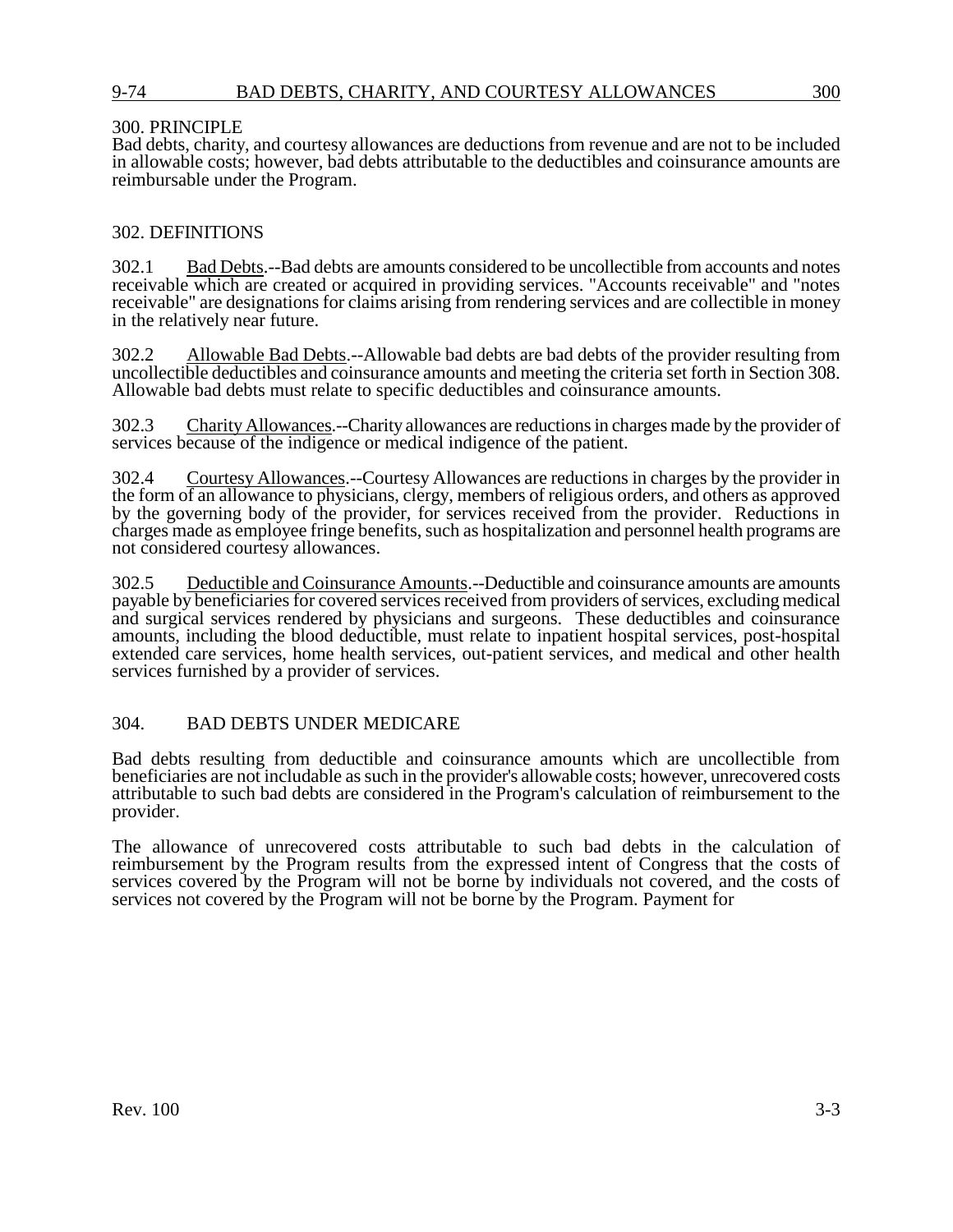deductibles and coinsurance amounts is the responsibility of the beneficiaries. However, the inability of the provider to collect deductibles and coinsurance amounts from beneficiaries of the Program could result in part of the costs of covered services being borne by others who are not beneficiaries of the Program. Therefore, to assure that costs of covered services are not borne by others because Medicare beneficiaries do not pay their deductibles and coinsurance amounts, the Medicare Program will reimburse the provider for allowable bad debts, not to exceed the total amount of unrecovered costs of covered services furnished to all beneficiaries. In the determination of unrecovered costs due to bad debts, the Medicare Program is considered as a whole without distinction between Part A and Part B of the Program.

## 305. EFFECT OF THE WAIVER OF LIABILITY PROVISION ON BAD DEBTS

Beneficiary Liability.--The waiver of liability provision of the law protects a beneficiary from liability for payments to a provider for noncovered services when (l) the services are found to be not reasonable and necessary or to involve custodial care (i.e., excluded from coverage under section l862(a)(l) or (9) of the Social Security Act), and (2) the beneficiary did not know or could not reasonably be expected to have known that the services were not covered. Where the beneficiary had knowledge that the services were not covered, liability will remain with the beneficiary.

B. Provider Not Accountable.--The program will reimburse the provider for the services if the provider did not know and could not reasonably be expected to have known that the services were not covered and the beneficiary had no knowledge as described n paragraph A. If the provider has such knowledge, it will assume accountability for the noncovered services. Where neither the provider nor the beneficiary is found accountable, the provider's charges for the services and the patient days are recorded as Medicare charges and Medicare patient days. The provider is entitled to collect from the beneficiary the amounts that would have represented the deductible and coinsurance amounts. If these amounts are not collected, they can be reimbursed under the Medicare bad debt provision (see 304) since the effect of the waiver of liability provision is to reimburse the provider as it would have been reimbursed had the services been covered.

Provider Accountable.--Where the provider is found accountable, any bad debts the provider experiences from such a program decision (i.e., those charges the provider cannot collect from the beneficiary) cannot be reimbursed under the Medicare bad debt provision as defined in §302. Provider costs attributable to these noncovered services furnished a beneficiary where the beneficiary's liability to the provider has been waived must be included in a provider's total costs for cost report purposes. The provider's charges for the services and the patient days must be shown as non-Medicare charges and non-Medicare patient days. The provider is nevertheless entitled to collect from the beneficiary the amounts that would have represented the deductible and coinsurance amounts had the services been covered. If these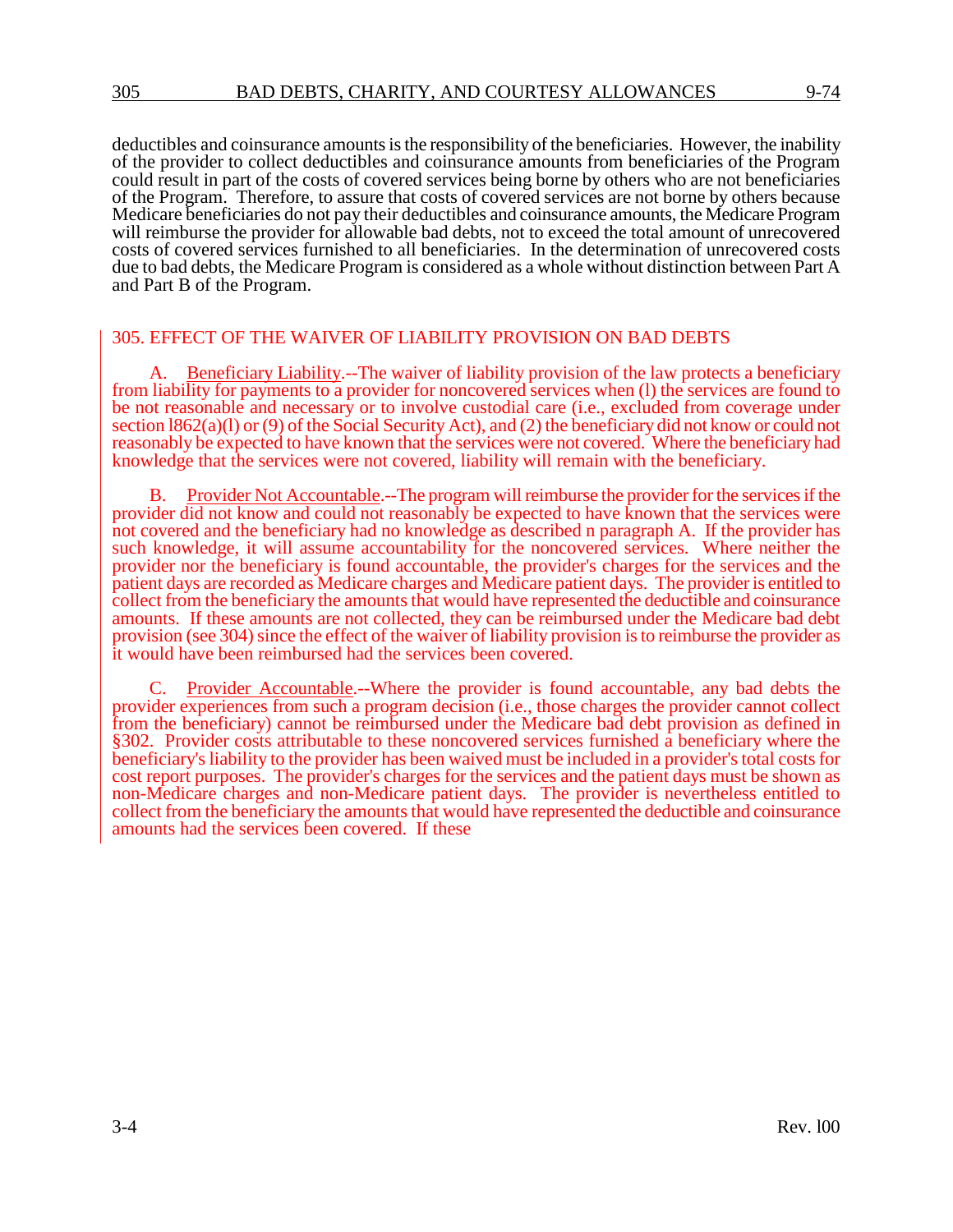amounts are not collected, however, they cannot be reimbursed under the Medicare bad debt provision since they apply to services held to be not covered. (See §306 below.)

#### 306. BAD DEBTS RELATING TO NONCOVERED SERVICES OR TO NONBENEFICIARIES

If a beneficiary does not pay for services which are not covered by Medicare, the bad debts attributable to these services are not reimbursable under the Medicare program. Likewise, bad debts arising from services to non-Medicare patients are not reimbursable under the program.

Services which are not covered are defined generally in the following Health Insurance Manuals:

| $CMS$ -Pub. 10     | Hospital Manual - §260                    |
|--------------------|-------------------------------------------|
| $CMS$ -Pub. 11     | Home Health Agency Manual - §§230 and 232 |
| <i>CMS-Pub.</i> 12 | Skilled Nursing Facility Manual - §240    |

#### 308. CRITERIA FOR ALLOWABLE BAD DEBT

A debt must meet these criteria to be an allowable bad debt:

1. The debt must be related to covered services and derived from deductible and coinsurance amounts. (See §305 for exception.)

2. The provider must be able to establish that reasonable collection efforts were made.

3. The debt was actually uncollectible when claimed as worthless.

4. Sound business judgment established that there was no likelihood of recovery at any time in the future.

## 310. REASONABLE COLLECTION EFFORT

To be considered a reasonable collection effort, a provider's effort to collect Medicare deductible and coinsurance amounts must be similar to the effort the provider puts forth to collect comparable amounts from non-Medicare patients. It must involve the issuance of a bill on or shortly after discharge or death of the beneficiary to the party responsible for the patient's personal financial obligations. It also includes other actions such as subsequent billings, collection letters and telephone calls or personal contacts with this party which constitute a genuine, rather than a token, collection effort. The provider's collection effort may include using or threatening to use court action to obtain payment. (See §312 for indigent or medically indigent patients.)

A. Collection Agencies.--A provider's collection effort may include the use of a collection agency in addition to or in lieu of subsequent billings, follow-up letters,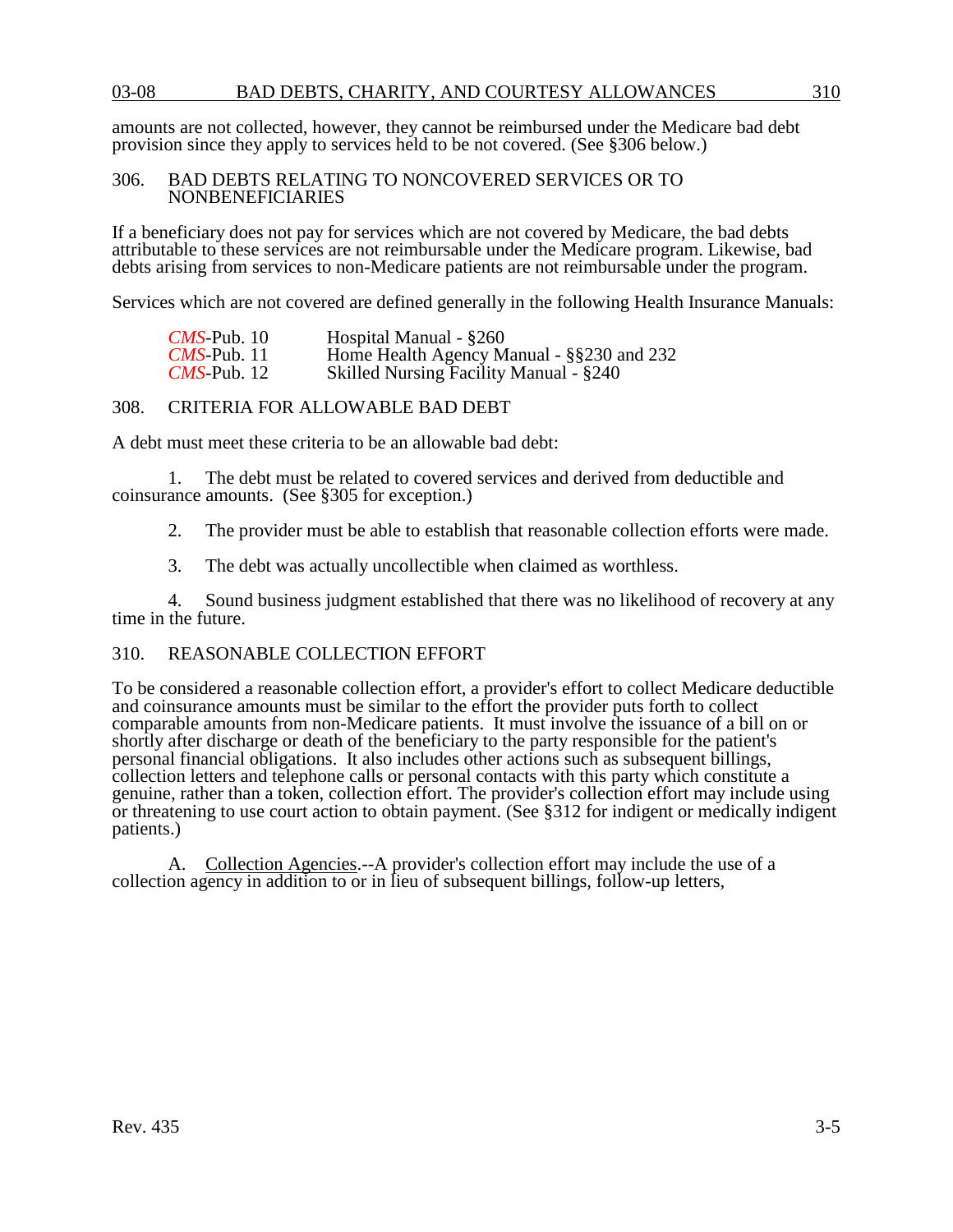telephone and personal contacts. Where a collection agency is used, Medicare expects the provider to refer all uncollected patient charges of like amount to the agency without regard to class of patient. The "like amount" requirement may include uncollected charges above a specified minimum amount. Therefore, if a provider refers to a collection agency its uncollected non-Medicare patient charges which in amount are comparable to the individual Medicare deductible and coinsurance amounts due the provider from its Medicare patient, Medicare requires the provider to also refer its uncollected Medicare deductible and coinsurance amounts to the collection agency. Where a collection agency is used, the agency's practices may include using or threatening to use court action to obtain payment.

B. Documentation Required.--The provider's collection effort should be documented in the patient's file by copies of the bill(s), follow-up letters, reports of telephone and personal contact, etc.

310.1 Collection Fees.--Where a provider utilizes the services of a collection agency and the reasonable collection effort described in §310 is applied, the fees the collection agency charges the provider are recognized as an allowable administrative cost of the provider.

When a collection agency obtains payment of an account receivable, the full amount collected must be credited to the patient's account and the collection fee charged to administrative costs. For example, where an agency collects \$40 from the beneficiary, and its fee is 50 percent, the agency keeps \$20 as its fee for the collection services and remits \$20 (the balance) to the provider. The provider records the full amount collected from the patient by the agency (\$40) in the patient's account receivable and records the collection fee (\$20) in administrative costs. The fee charged by the collection agency is merely a charge for providing the collection service, and, therefore, is not treated as a bad debt.

310.2 Presumption of Noncollectibility.--If after reasonable and customary attempts to collect a bill, the debt remains unpaid more than 120 days from the date the first bill is mailed to the beneficiary, the debt may be deemed uncollectible.

## 312. INDIGENT OR MEDICALLY INDIGENT PATIENTS

In some cases, the provider may have established before discharge, or within a reasonable time before the current admission, that the beneficiary is either indigent or medically indigent. Providers can deem Medicare beneficiaries indigent or medically indigent when such individuals have also been determined eligible for Medicaid as either categorically needy individuals or medically needy individuals, respectively. Otherwise, the provider should apply its customary methods for determining the indigence of patients to the case of the Medicare beneficiary under the following guidelines: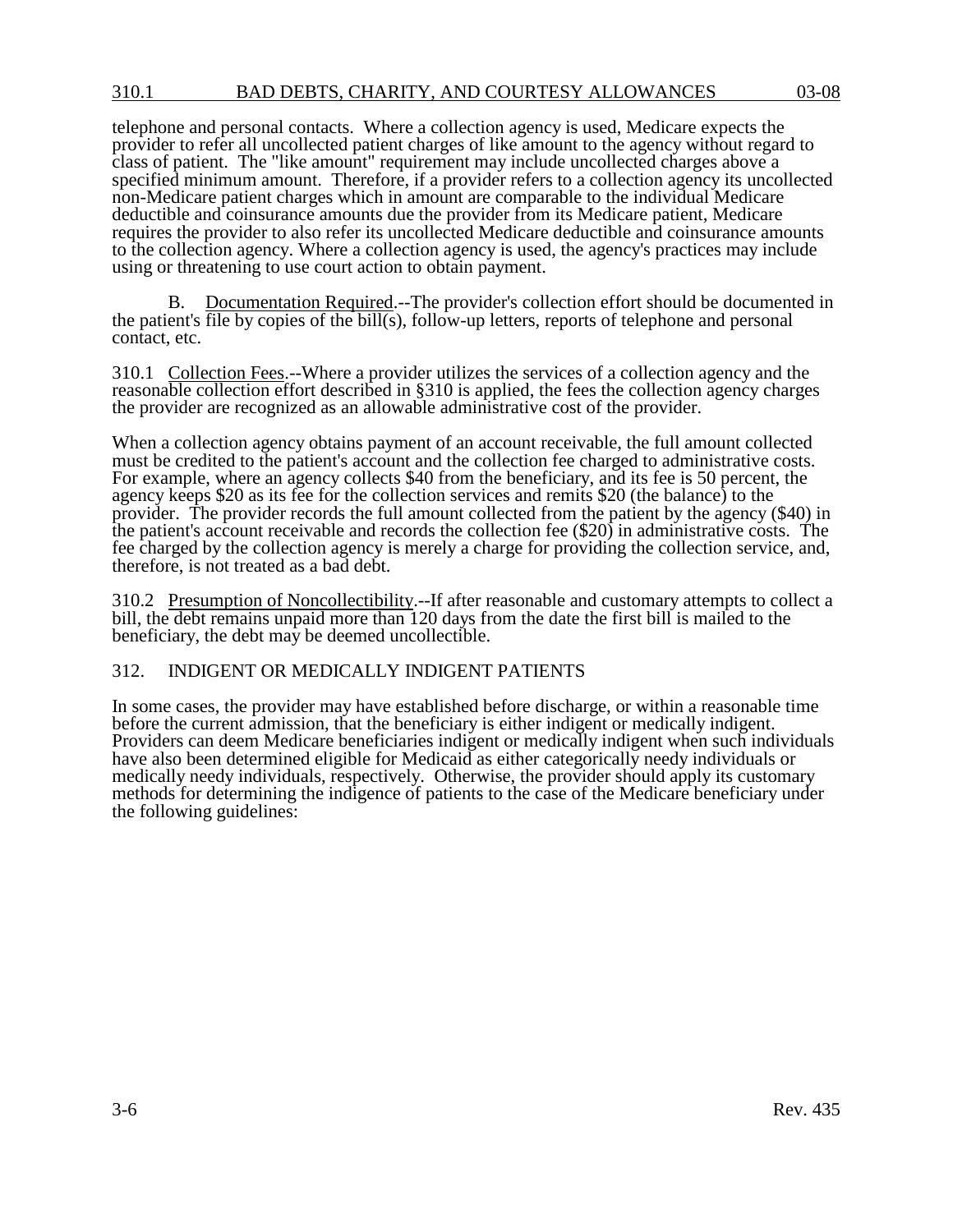A. The patient's indigence must be determined by the provider, not by the patient; i.e., a patient's signed declaration of his inability to pay his medical bills cannot be considered proof of indigence;

B. The provider should take into account a patient's total resources which would include, but are not limited to, an analysis of assets (only those convertible to cash, and unnecessary for the patient's daily living), liabilities, and income and expenses. In making this analysis the provider should take into account any extenuating circumstances that would affect the determination of the patient's indigence;

C. The provider must determine that no source other than the patient would be legally responsible for the patient's medical bill; e.g., title XIX, local welfare agency and guardian; and

D. The patient's file should contain documentation of the method by which indigence was determined in addition to all backup information to substantiate the determination.

Once indigence is determined and the provider concludes that there had been no improvement in the beneficiary's financial condition, the debt may be deemed uncollectible without applying the §310 procedures. (See §322 for bad debts under State Welfare Programs.)

#### 314. ACCOUNTING PERIOD FOR BAD DEBTS

Uncollectible deductibles and coinsurance amounts are recognized as allowable bad debts in the reporting period in which the debts are determined to be worthless. Allowable bad debts must be related to specific amounts which have been determined to be uncollectible. Since bad debts are uncollectible accounts receivable and notes receivable, the provider should have the usual accounts receivable records-ledger cards and source documents to support its claim for a bad debt for each account included. Examples of the types of information to be retained may include, but are not limited to, the beneficiary's name and health insurance number; admission/discharge dates for Part A bills and dates of services for Part B bills; date of bills; date of write-off; and a breakdown of the uncollectible amount by deductible and coinsurance amounts. This proposed list is illustrative and not obligatory.

#### 316. RECOVERY OF BAD DEBTS

Amounts included in allowable bad debts in a prior period might be recovered in a later reporting period. Treatment of such recoveries under the program is designed to achieve the same effect upon reimbursement as in the case where the amount was uncollectible.

Where the provider was reimbursed by the program for bad debts for the reporting period in which the amount recovered was included in allowable bad debts, reimbursable costs in the period of recovery are reduced by the amounts recovered. However, such reductions in reimbursable costs should not exceed the bad debts reimbursed for the applicable prior period.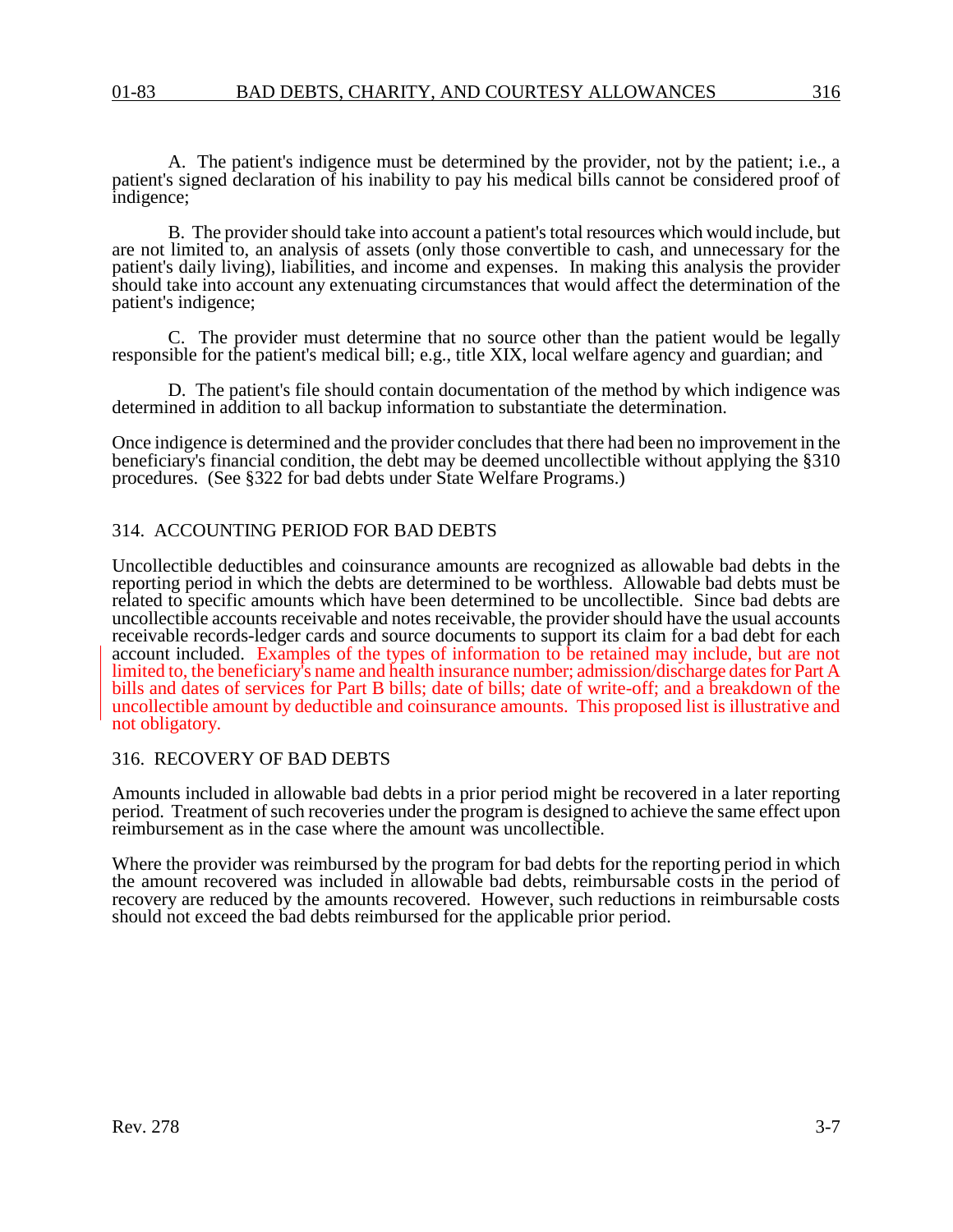Where the provider was not reimbursed by the program for bad debts for the reporting period in which the amount recovered was included in allowable bad debts, reimbursable costs in the period of recovery are not reduced.

## 320. METHODS OF DETERMINING BAD DEBT EXPENSE

320.1 Direct Charge-Off.--Under the direct charge-off method, accounts receivable are analyzed and a determination made as to specific accounts which are deemed uncollectible. The amounts deemed to be uncollectible are charged to an expense account for uncollectible accounts. The amounts charged to the expense account for bad debts should be adequately identified as to those which represent deductible and coinsurance amounts applicable to beneficiaries and those which are applicable to other than beneficiaries or which are for other than covered services. Those bad debts which are applicable to beneficiaries for uncollectible deductible and coinsurance amounts are included in the calculation of reimbursable bad debts. (See §§300, 302.2, 314, and 316.)

320.2 Reserve Method.--Bad debt expenses computed by use of the reserve method are not allowable bad debts under the program. However, the specific uncollectible deductibles and coinsurance amounts applicable to beneficiaries and charged against the reserve are includable in the calculation of reimbursable bad debts. (See §308.)

Under the reserve method, providers estimate the amount of bad debts that will be incurred during a period, and establish a reserve account for that amount. The amount estimated as bad debts does not represent any particular debts, but is based on the aggregate of receivables or services.

## 322. MEDICARE BAD DEBTS UNDER STATE WELFARE PROGRAMS

Prior to 1968, title XIX State plans under the Federal medical assistance programs were required to pay the Part A deductible and coinsurance amounts for inpatient hospital services furnished through December 31, 1967. Any such deductible or coinsurance amounts not paid by the State were not allowable as a bad debt.

Effective with the 1967 Amendments, States no longer have the obligation to pay deductible and coinsurance amounts for services that are beyond the scope of the State title XIX plan for either categorically or medically needy persons. For example, a State which covers hospital care for only 30 days for Medicaid recipients is not obligated (unless made part of the State title XIX plan) to pay all or part of the Medicare coinsurance from the 61st day on. For services that are within the scope of the title XIX plan, States continue to be obligated to pay the full deductible and coinsurance for categorically needy persons for most services, but can impose some cost sharing under the plan on medically needy persons as long as the amount paid is related to the individual's income or resources.

Where the State is obligated either by statute or under the terms of its plan to pay all, or any part, of the Medicare deductible or coinsurance amounts, those amounts are not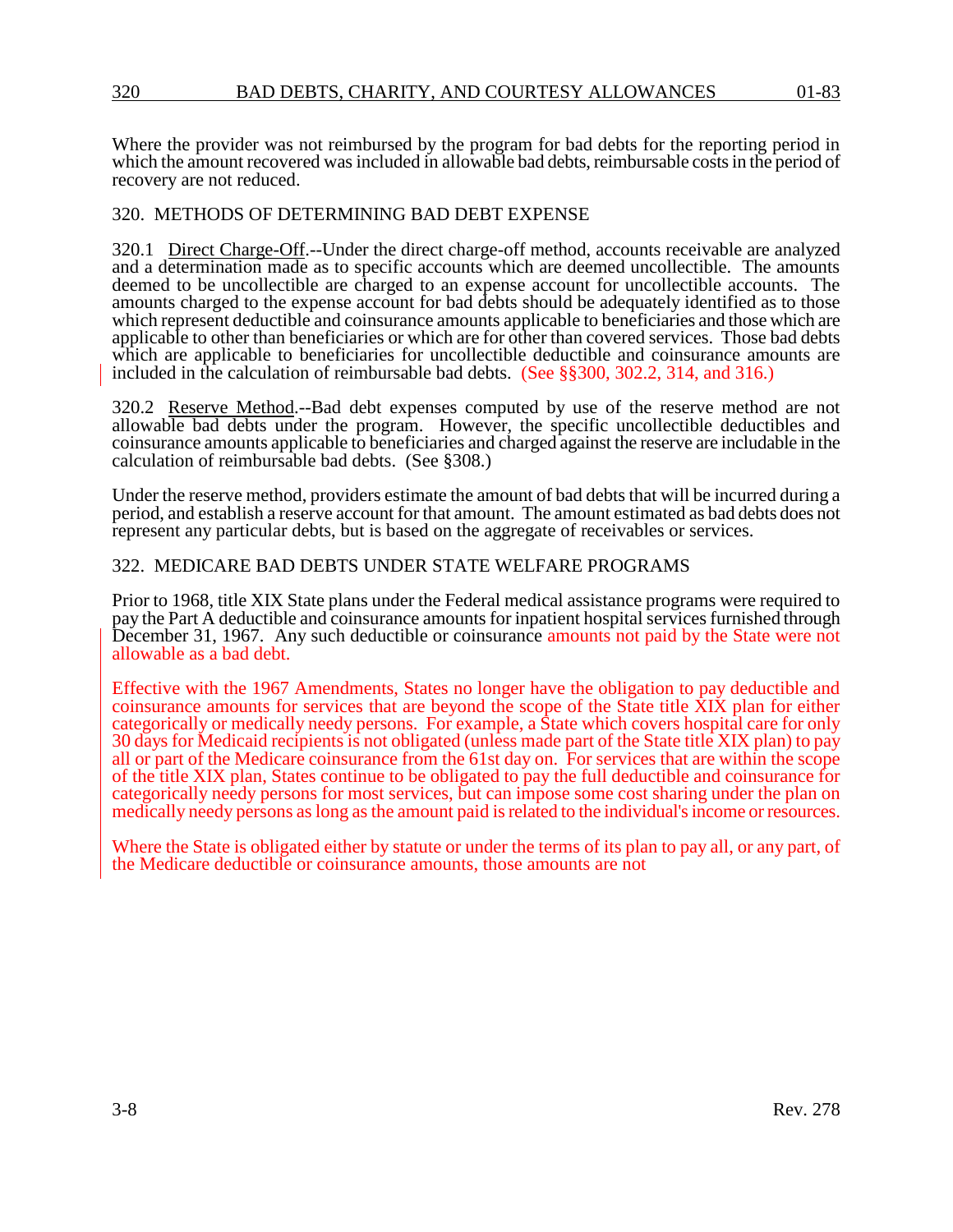allowable as bad debts under Medicare. Any portion of such deductible or coinsurance amounts that the State is not obligated to pay can be included as a bad debt under Medicare, provided that the requirements of §312 or, if applicable, §310 are met.

In some instances, the State has an obligation to pay, but either does not pay anything or pays only part of the deductible or coinsurance because of a State payment "ceiling." For example, assume that a State pays a maximum of \$42.50 per day for SNF services and the provider's cost is \$60.00 a day. The coinsurance is \$32.50 a day so that Medicare pays \$27.50 (\$60.00 less \$32.50). In this case, the State limits its payment towards the coinsurance to \$15.00 (\$42.50 less \$27.50). In these situations, any portion of the deductible or coinsurance that the State does not pay that remains unpaid by the patient, can be included as a bad debt under Medicare, provided that the requirements of §312 are met.

If the State is not participating under title XIX, but State or local law requires the welfare agency to pay the deductible and coinsurance amounts, any such amounts are not includable in allowable bad debts. If neither the title XIX plan nor State or local law requires the welfare agency to pay the deductible and coinsurance amounts, there is no requirement that the State be responsible for these amounts. Therefore, any such amounts are includable in allowable bad debts provided that the requirements of §312 or, if applicable, §310 are met.

#### 324. PROVIDER-BASED PHYSICIANS--PROFESSIONAL COMPONENT NOT A BAD DEBT

The professional component of a provider-based physician's remuneration is not recognized as an allowable bad debt in the event the provider is unable to collect the charges for the professional services of such physicians. Bad debts are recognized only if they relate to a provider's "allowable"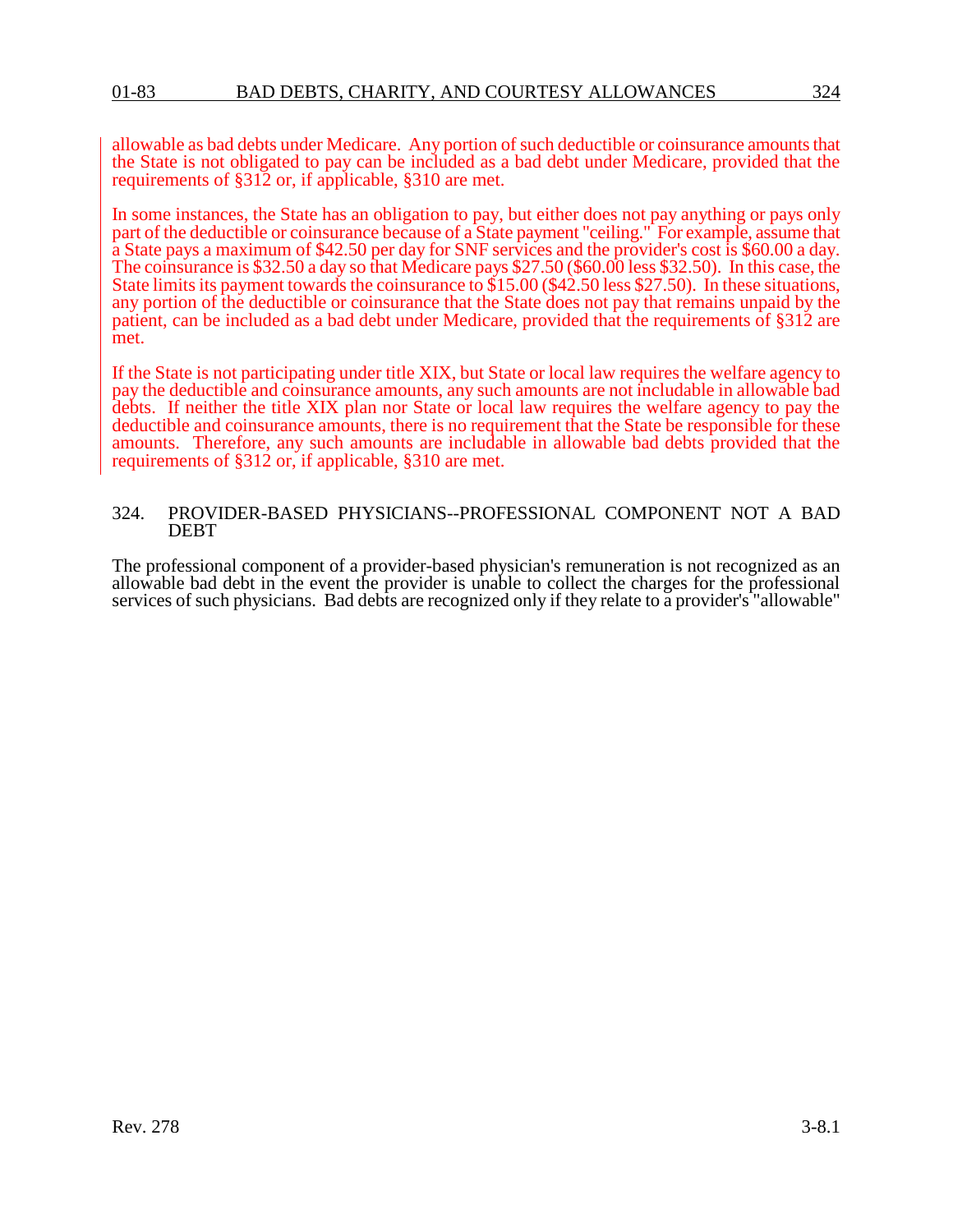costs. "Allowable" costs pertain only to covered services for which the provider can bill on its own behalf under Part A and Part B. They do not pertain to costs of services the provider might bill on behalf of the provider-based physician. Technically, the professional component is a physician charge, not a provider cost. Thus, considering physician reimbursement as a provider cost in determining allowable bad debts would not be in conformance with the law.

## 326. APPLYING COLLECTIONS FROM BENEFICIARIES

When a beneficiary or a third party on behalf of the beneficiary makes a partial payment of an amount due the provider, which is not specifically identified as to which debt it is intended to satisfy, the payment is to be applied proportionately to Part A deductibles and coinsurance, Part B deductibles and coinsurance and noncovered services. The basis for proration of partial payments is the proportionate amount of amounts owed in each of the categories.

#### 328. CHARITY, COURTESY, AND THIRD-PARTY PAYER ALLOWANCES--COST TREATMENT

Charity, courtesy, and third-party payer allowances are not reimbursable Medicare costs. Charges related to services subject to these allowances should be recorded at the full amount charged to all patients, and the allowances should be appropriately shown in a revenue reduction account. The amount reflecting full charges must then be used as applicable to apportion costs and in determining customary charges for application of the lower of costs or charges provision.

Example - The provider entered into an agreement with a third-party payer to render services at 25 percent below charges. Accordingly, for an X-ray service with a charge of \$40, the provider billed the third party payer \$30. The charge of \$40 would be used to apportion costs and the \$10 allowance would be recorded in a revenue reduction account.

### 331. CREDIT CARD COSTS

Reasonable charges made by credit card organizations to a provider are recognized as allowable administrative costs. Credit card charges incurred by a provider of services represent costs incurred for prompt collection of accounts receivable. These charges have come to be recognized as a substitute for the costs that would otherwise be incurred for credit administration (e.g., credit investigation and collection costs).

### 332. ALLOWANCE TO EMPLOYEES

Allowances, or reduction in charges, granted to employees for medical services as fringe benefits related to their employment are not considered courtesy allowances. Employee allowances are usually given under employee hospitalization and personnel health programs.

The allowances themselves are not costs since the costs of the services rendered are already included in the provider's costs. However, any costs of the services not recovered by the provider from the charge assessed the employee are allowable costs.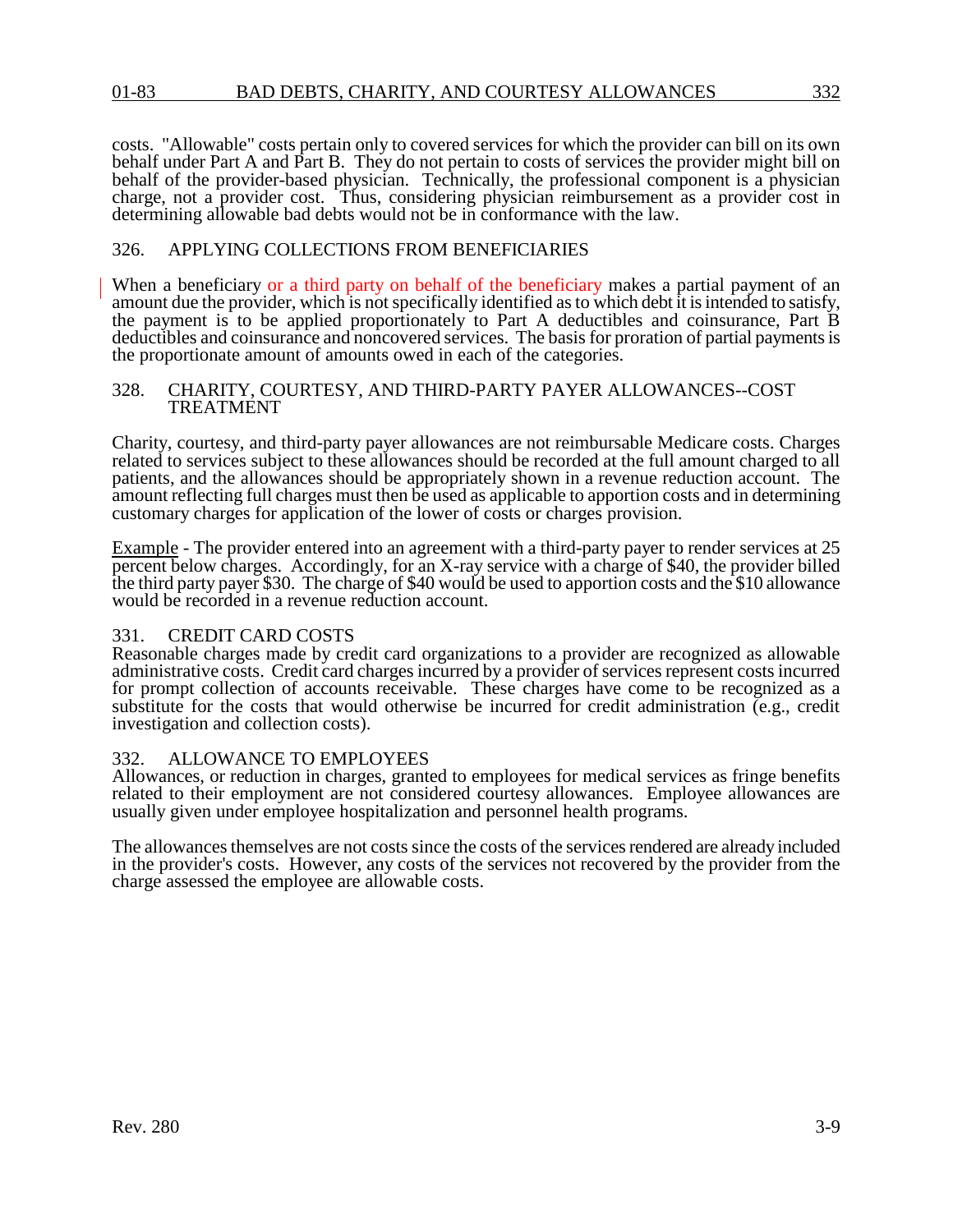332.1 Method for Including Unrecovered Cost.--The unrecovered cost of services furnished to employees as fringe benefits may be included in allowable costs by treating the amount actually charged to the employees as a recovery of costs. Where the cost of the service exceeds the amount charged to the employee, the amount charged to the employee would be applied as a reduction in the costs of the particular department(s) rendering the services. If costs should be apportioned by the RCCAC Method, all charges related to employees' services would be subtracted from the total charges used to apportion such costs, so that unrecovered costs relating to employees' allowances would be apportioned between Medicare patients and other patients. Likewise, where an average cost per diem is used to apportion costs, the days applicable to the employees who received the allowances should be removed from the total days used to apportion costs.

Where the amount charged to an employee exceeds the costs of the services provided, there is no unrecovered cost and, therefore, no cost of fringe benefit. In this case, the amount charged to the employee is not offset against the department costs and the charges for the services given to the employee are not deleted from the total charges. The services furnished to employees are treated the same as services furnished to any other patients.

#### A. Example (Where Departmental Costs are Equivalent to 90% of Charges).-

|                                                                                                      | <b>Gross Charges</b>                                            | Costs          |
|------------------------------------------------------------------------------------------------------|-----------------------------------------------------------------|----------------|
| Other than Employees<br>Medicare----------------------------<br>Non-Medicare----------------------   | 900<br>1,800<br>\$2,700                                         |                |
| <b>Employees</b><br>Total----------------------------------                                          | 300<br>$\underline{00}$                                         |                |
| Computation of employee fringe<br>benefit (30% discount):<br>To be collected--70% of \$300           |                                                                 | $(\$210)$      |
| Cost applicable to service<br>provided $(90\% \times $300)$<br>Unrecovered Cost--------------------- |                                                                 | 270<br>60      |
| Total charges---------------------------<br>Less: Employee charges---------------                    | \$3,000 Total costs<br>300 Employee payment<br>(Amount charged) | \$2,700<br>210 |
| Adjusted charges-----------------------                                                              | \$2,700 Adjusted cost                                           | \$2.490        |

Payment by Medicare--900/2700 x \$2,490 = \$830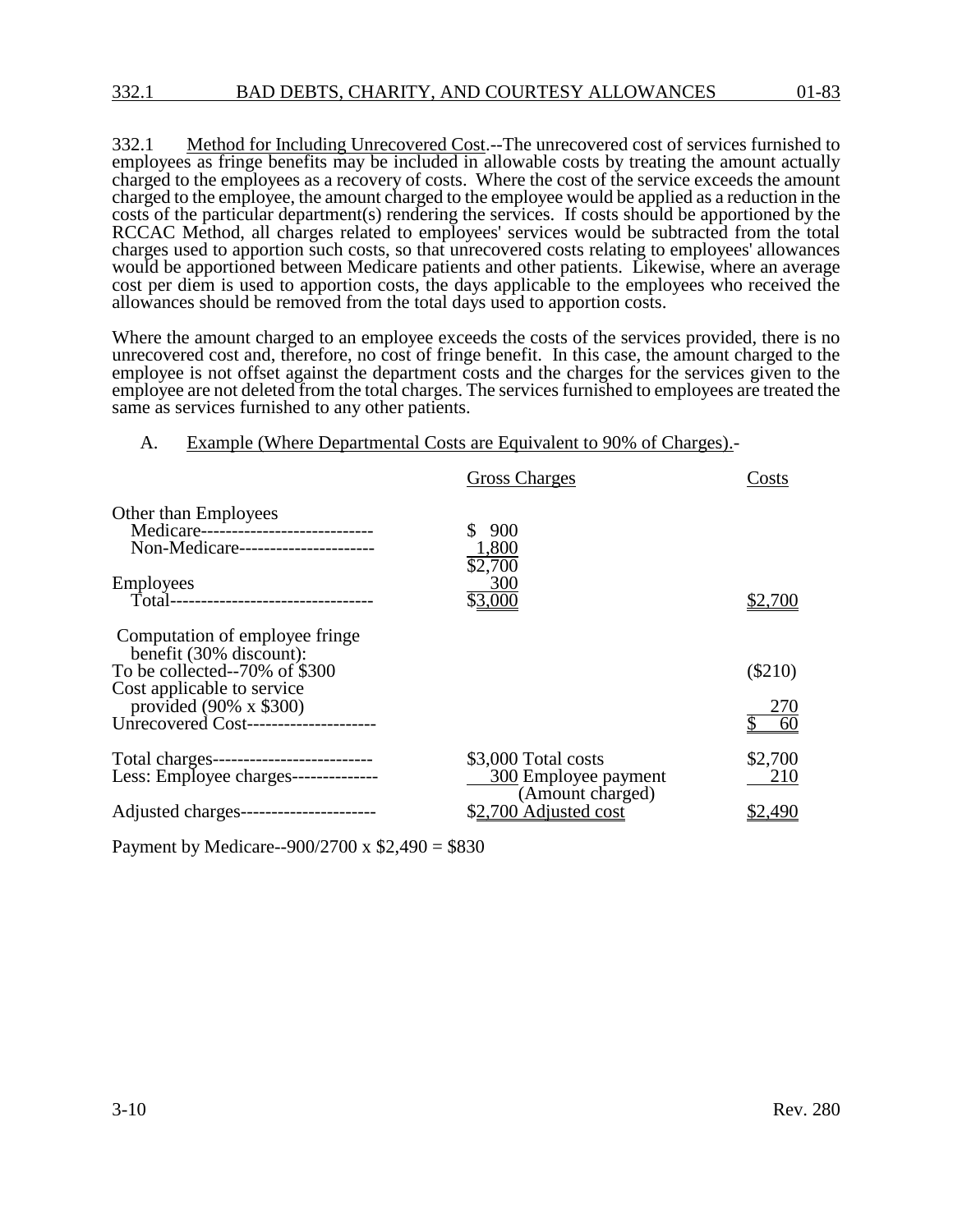The unrecovered cost of \$60 remains in the departmental costs and is apportioned among the users of the department other than employees.

B. Example (Where Departmental Costs are Equivalent to 50% of Charges).--

|                                                                                   | <b>Gross Charges</b>    | Costs     |
|-----------------------------------------------------------------------------------|-------------------------|-----------|
| <b>Other than Employees</b><br>Medicare----------------<br>Non-Medicare---------- | 900<br>1,800<br>\$2,700 |           |
| Employees---------------------                                                    | 300                     |           |
| Total------------------------                                                     | \$3.000                 | \$1 500   |
| Computation of employee<br>fringe benefit (30%<br>discount):                      |                         |           |
| To be collected--70% of \$300                                                     |                         | $(\$210)$ |
| Cost applicable to service<br>provided $(50\% \times $300)$                       |                         | 150       |
| Excess of amount charged<br>to employees over cost                                |                         | <u>60</u> |
| Unrecovered Cost-----------                                                       |                         | None      |
| Payment by Medicare<br>(900/3,000 x \$1,500)--                                    |                         | \$450     |

#### 334. EXAMPLES: COMPUTATION OF BAD DEBTS REIMBURSABLE UNDER THE PROGRAM

334.1 Computation under Part A.-- Under Part A, deductible and coinsurance amounts are subtracted from the program's share of allowable costs in determining the amount reimbursable. Therefore, any uncollectible deductible and coinsurance amounts under Part A represent unrecovered costs to the provider. Bad debts reimbursable under the program are included in Medicare reimbursement under part A as follows:

| Cost of covered services for Medicare |         |           |
|---------------------------------------|---------|-----------|
| patients-----------------------       |         | \$160,000 |
| Deductible and coinsurance billed     |         |           |
| to Medicare patients (from provider's |         |           |
|                                       | \$8,500 |           |
| Less: Allowable bad debts for         |         |           |
| deductible and coinsurance less       |         |           |
| amount recovered in excess of         |         |           |
| costs under Part B------------        | 1,500   | 7,000     |
| Balance due provider for covered      |         |           |
| services                              |         |           |

(See § 334.2, Example C, for offset to allowable bad debts.)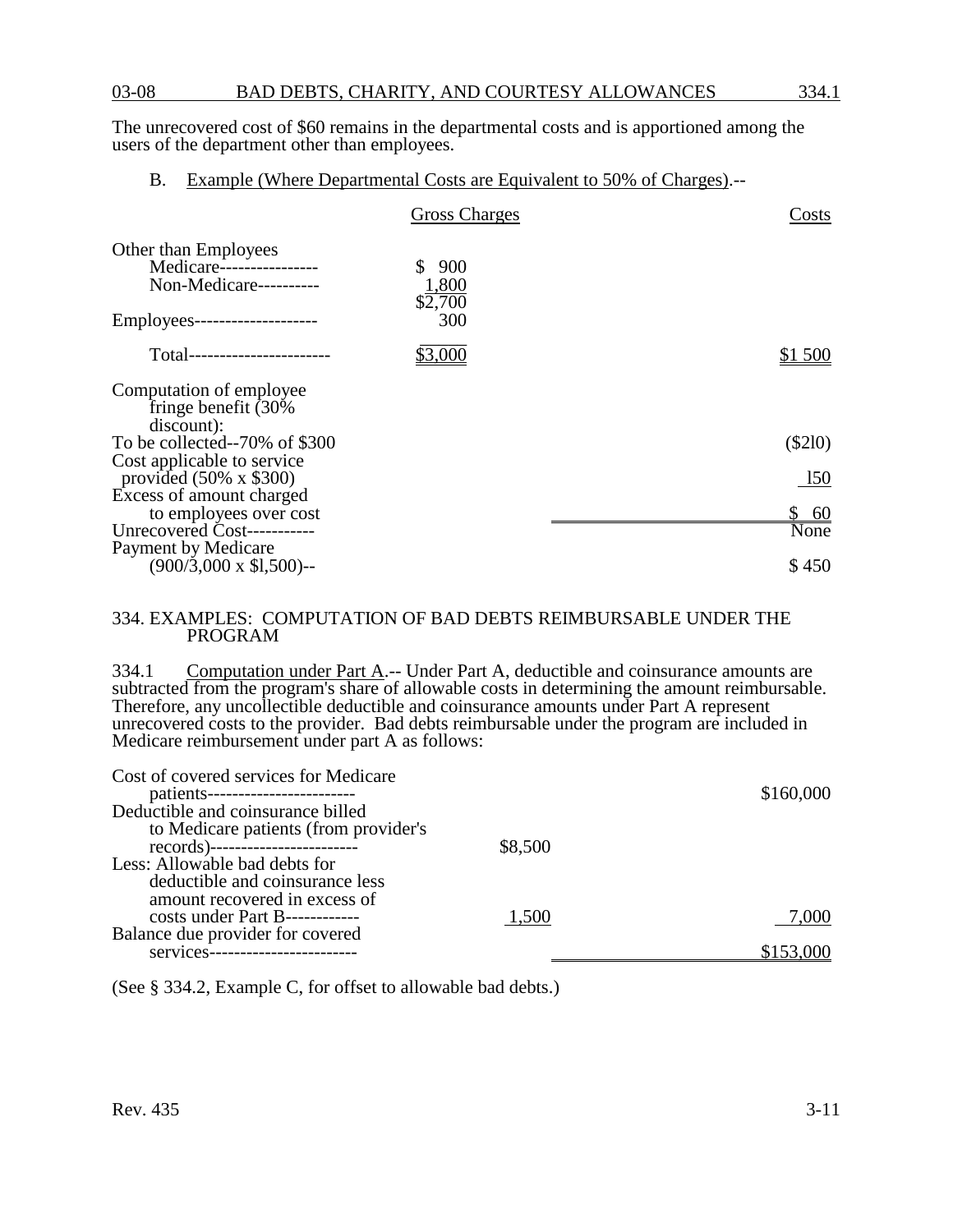## 334.2 BAD DEBTS, CHARITY, AND COURTESY ALLOWANCES 03-08

334.2 Computation Under Part B.-- Under Part B, the amount reimbursable by the program (exclusive of bad debts) is determined by applying 80% to the reasonable cost of covered services furnished to beneficiaries, after application of the deductible provisions. The remaining 20% of the reasonable cost should be recovered from the beneficiary through the coinsurance amount of 20% of the charges. Where the provider's charges exceed costs, coinsurance amounts contain an amount in excess of costs. Where charges are lower than costs, coinsurance amounts are less than the equivalent percentage of costs. Since the program reimburses the provider for the unrecovered costs resulting from beneficiaries' allowable bad debts, a calculation must be made to determine whether or not there are any such unrecovered provider costs and whether and to what extent the provider may be reimbursed for bad debts in order to offset any such unrecovered costs.

Where the provider recovers an amount in excess of the total Part B costs of the Medicare program reimbursement by the program, together with deductibles and coinsurance amounts collectible from beneficiaries, allowable bad debts under Part A are reduced by the amount of this excess.

The cost reports provide a special schedule for making this calculation.

The following examples illustrate the method to be used and the results that could be obtained under the different conditions.

### A. Example: Provider Charges Higher Than Costs--Part B Services.--

|                                                                                                                                                               | \$180,000<br>45,000<br>25%                              |
|---------------------------------------------------------------------------------------------------------------------------------------------------------------|---------------------------------------------------------|
|                                                                                                                                                               | \$150,000                                               |
| 6. Less: Deductibles billed to beneficiaries -----------------------------------                                                                              | \$37,500<br>2,000<br>\$35,500                           |
|                                                                                                                                                               | \$28,400                                                |
| 11. Add: Reimbursable bad debts (line 20 below) ---------------------------------<br>12. Balance due provider or program (line 20 plus 11)------------------- | 25,560<br>$\sqrt{2,840}$<br>2,500<br>$\overline{5,340}$ |
| <b>Computation of Reimbursable Bad Debts</b>                                                                                                                  |                                                         |

|                                                                                   | \$ 37,500 |
|-----------------------------------------------------------------------------------|-----------|
| 14. Less: 80% of net costs applicable to Part B --------------------------------- | 28,400    |
| 15. Balance of costs to be recovered from beneficiaries -----------------         | \$9,100   |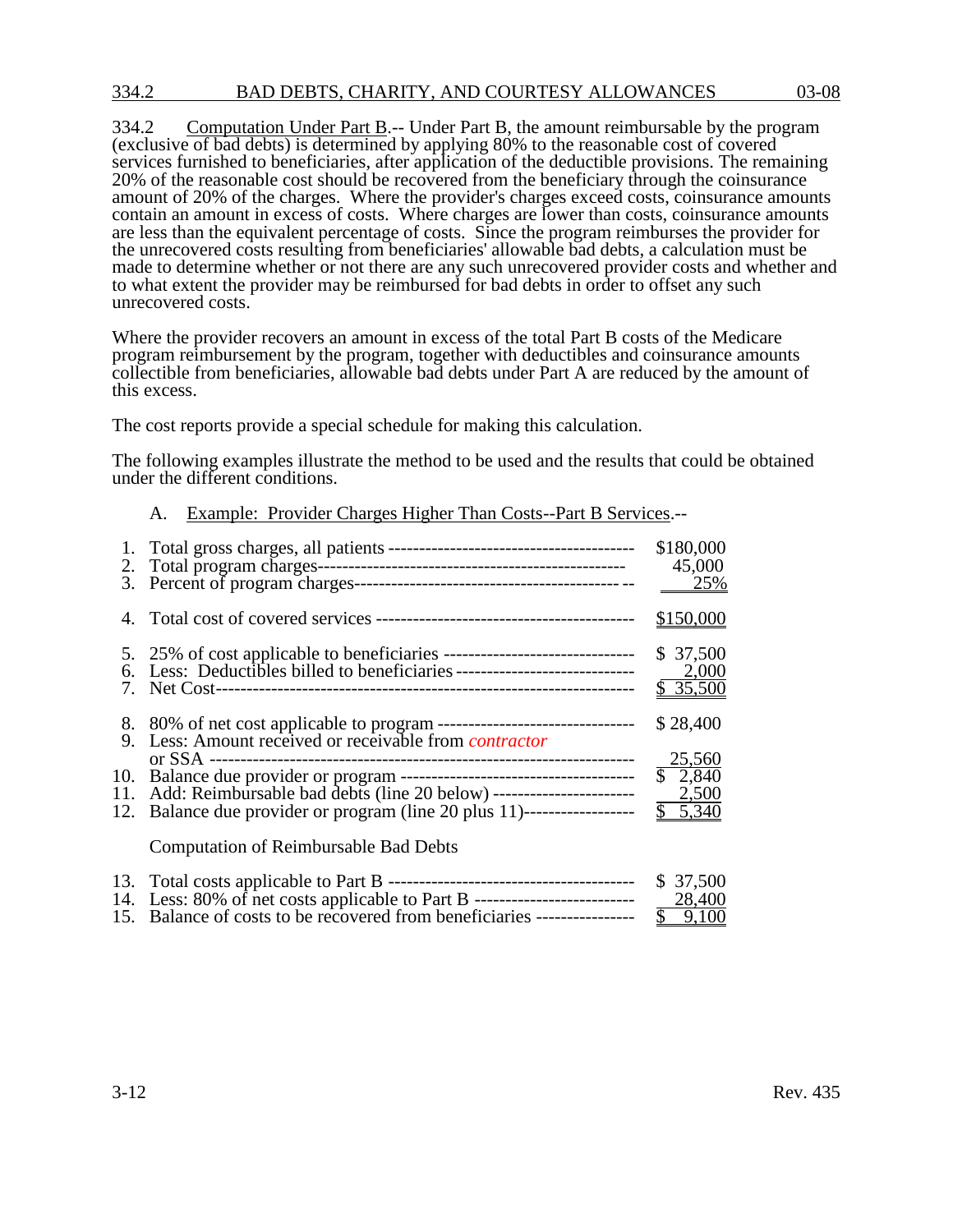| 03-08 |  | BAD DEBTS, CHARITY, AND COURTESY ALLOWANCES | 334.2 (Cont.) |  |
|-------|--|---------------------------------------------|---------------|--|
|       |  |                                             |               |  |

|     | 16. Deductible and coinsurance to beneficiaries (\$2,000)                               | \$10,600 |
|-----|-----------------------------------------------------------------------------------------|----------|
|     |                                                                                         | 4,000    |
| 18. | Net deductible and coinsurance billed to beneficiaries                                  |          |
|     | (if line 18 is equal to or greater than line 15, do                                     |          |
|     |                                                                                         | 6,600    |
|     | 19. Unrecovered costs from program (\$9,100 minus \$6,600)                              |          |
|     |                                                                                         | 2,500    |
|     | 20. Reimbursable bad debts (lesser of line 17 or line 19 ------------------------------ | \$2,500  |

# B. Example: Provider Charges Lower Than Costs--Part B Services.--

|     |                                                                                   | \$180,000             |
|-----|-----------------------------------------------------------------------------------|-----------------------|
| 2.  |                                                                                   | 45,000                |
| 3.  |                                                                                   | 25%                   |
| 4.  |                                                                                   | \$200,000             |
| 5.  | 25% of cost applicable to beneficiaries--                                         | \$50,000              |
| 6.  |                                                                                   | \$ 2,000              |
|     |                                                                                   | \$48,000              |
| 8.  |                                                                                   | $\overline{38,400}$   |
| 9.  | Less: Amount received or receivable from <i>contractor</i>                        |                       |
|     |                                                                                   | 34,560                |
| 10. |                                                                                   | 3,840<br>$\mathbb{S}$ |
| 11. |                                                                                   | 4,000                 |
| 12. | Balance due provider or program (lines 10 plus 11)------------------------------- | 7,840                 |
|     |                                                                                   |                       |

Computation of Reimbursable Bad Debts

| 13.<br>14.<br>15. |                                                             | \$50,000<br>38,400<br>\$11,600 |
|-------------------|-------------------------------------------------------------|--------------------------------|
|                   | 16. Deductible and coinsurance billed to program (\$2,000)  | \$10,600                       |
| 17.               |                                                             | 4,000                          |
| 18.               | Net deductible and coinsurance billed to beneficiaries      |                                |
|                   | (if line 18 is equal to or greater than line 15 do not      |                                |
|                   |                                                             | 6,600                          |
|                   | 19. Unrecovered costs from program (\$11,600 minus \$6,600) |                                |
|                   |                                                             | 5,000                          |
| 20.               |                                                             | 4,000                          |